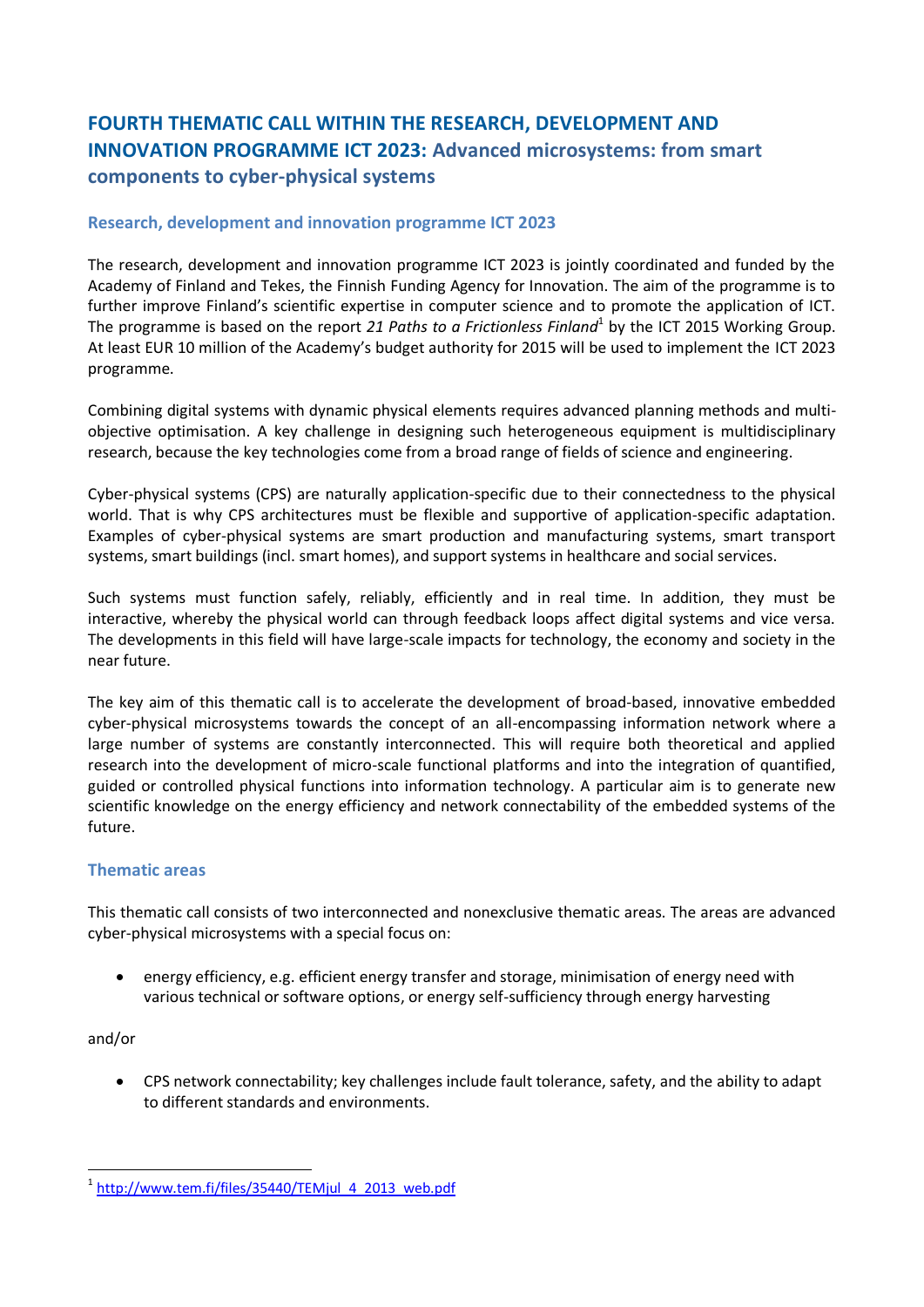The proposed projects must also consider demoing the CPS microsystems under investigation or validating them at least at concept level.

## **Review of applications**

The applications will be reviewed and the decisions will be made following the Academy's general review criteria for [research programmes.](http://www.aka.fi/arviointi_etusivu_en) In addition, special attention will also be paid to the following issues:

- international engagement
	- attracting young, high-level and promising researchers from abroad to Finland or hiring researchers who have recently come to Finland to work on the project
	- research visits by Finnish researchers to leading-edge international universities and research institutes
- business cooperation
	- cooperation between universities, research institutes and business companies
	- problem-setting in research
	- application potential of results
- intersectoral mobility of leading-edge researchers
	- mobility from universities to business companies
	- mobility from business companies to universities
- use of universities' and research institutes' own resources in the research
	- use of resources of the site of research and the partners
	- level of commitment and contribution of funding by the site of research.

The call has two stages.

Based on the letters of intent submitted at the first stage, the Academy will decide which projects will proceed to the second stage. Projects selected to the second stage will be invited to submit full applications. The non-negotiable deadline for full applications in the Academy's online services is 17 September 2015 at 16.15. Applicants may be invited to interviews during the review process.

A panel composed of members of the Academy's Research Council for Natural Sciences and Engineering and possibly other experts will be responsible for the review of the letters of intent. The full applications will be reviewed by an international expert panel.

The funding is granted for two years. As a rule, the funding period starts on 1 January 2016.

#### **Consortium applications**

If the applicant is a consortium, see detailed guidelines on our website under [Guidelines for consortium](http://www.aka.fi/konsortiohakemus_en)  [application.](http://www.aka.fi/konsortiohakemus_en) **However, please note the nonstandard procedure. At the first stage (letters of intent), the applications of all consortium subprojects must be submitted by the deadline.** The consortium application will be processed only if the applications of all subprojects have been submitted by the deadline. The composition of the consortium cannot be changed after the first-stage deadline.

### **Intersectoral consortia**

Applicants must clearly indicate in their research plan if the consortium involves parties applying for funding from both the Academy of Finland and Tekes. In addition, the application must include a collaboration plan as a separate appendix.